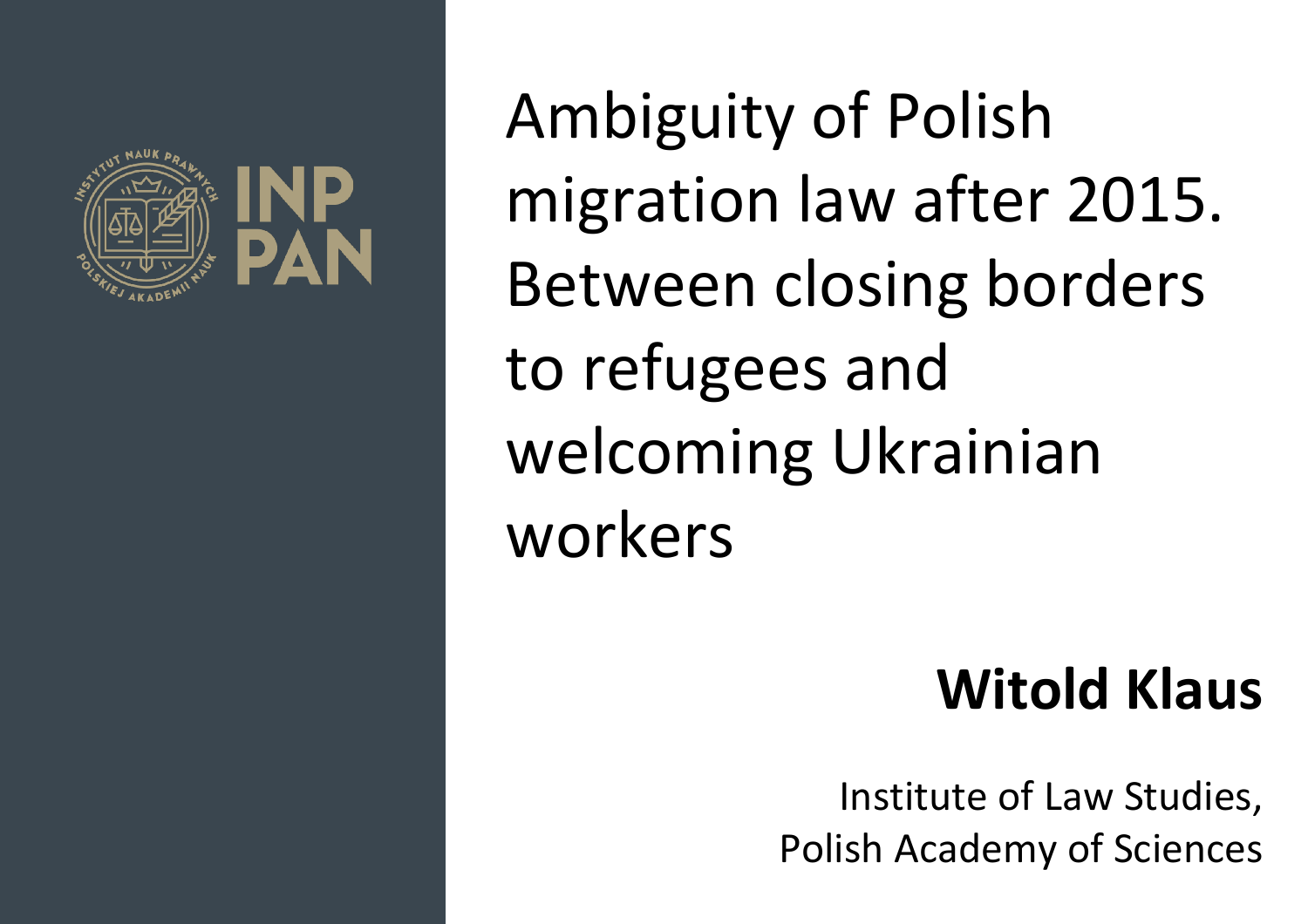

Two different and contradictory forces drive Polish migration policy:

- Political ideology of 'Polishness' under threat
- Economy and shortage of employers
- Clash between Ministry of Interior and ministries responsible for economy and labour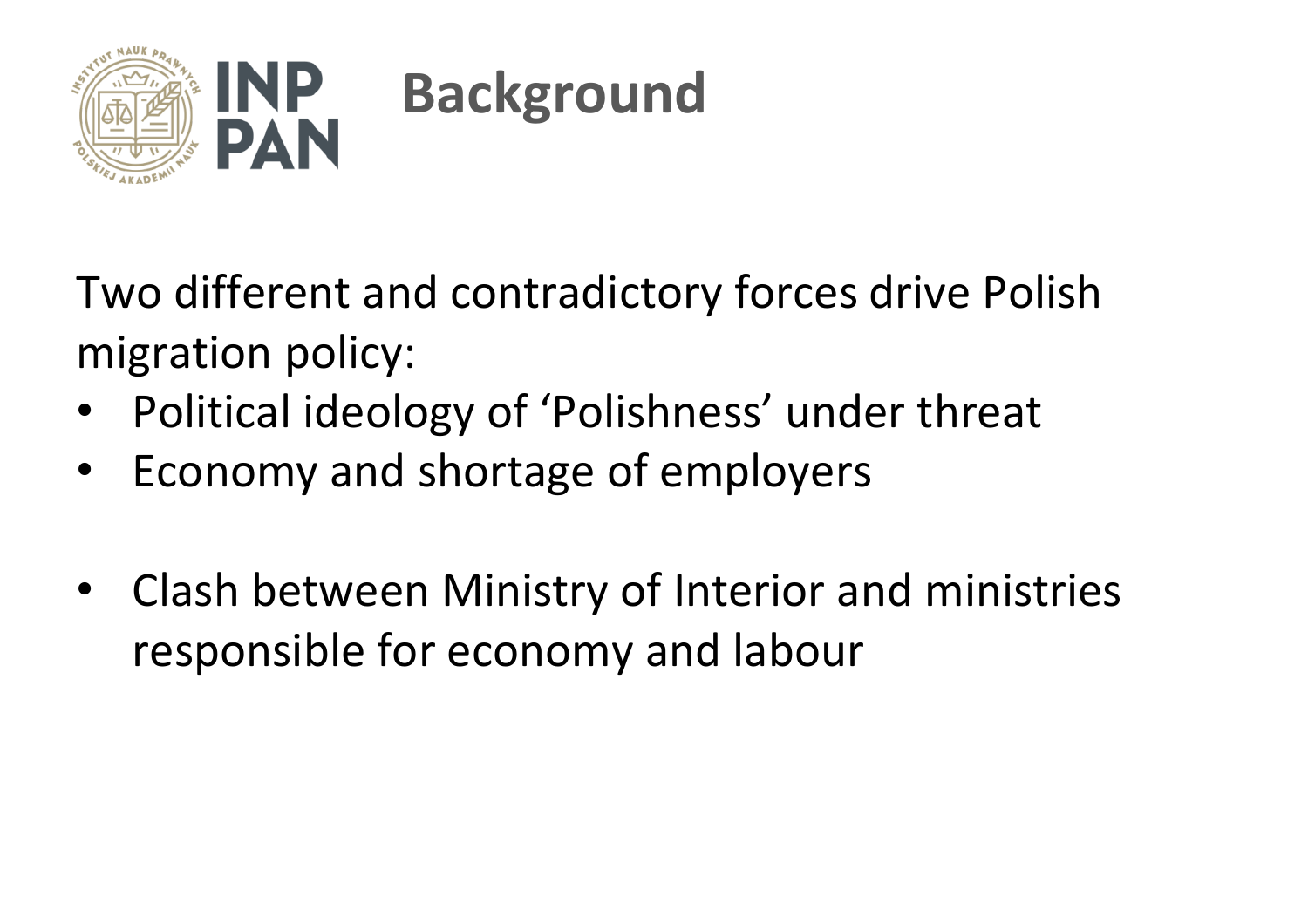

- Cornerstones of current migration policy:
- Security treated as a super right that allow to introduce any actions and legislation to protect 'the Nation' (crimmigration, 'enemy criminal law')
- Xenophobia threat and reluctance towards any Others – religiously, ethnically. Poles have rather xenophobic than anti-immigrant attitudes (Wysieńska-Di Carlo 2018). It could explain 'openness' for Ukrainians (ethnically similar) and closure towards refugees (presented as Muslims = religiously and ethnically different)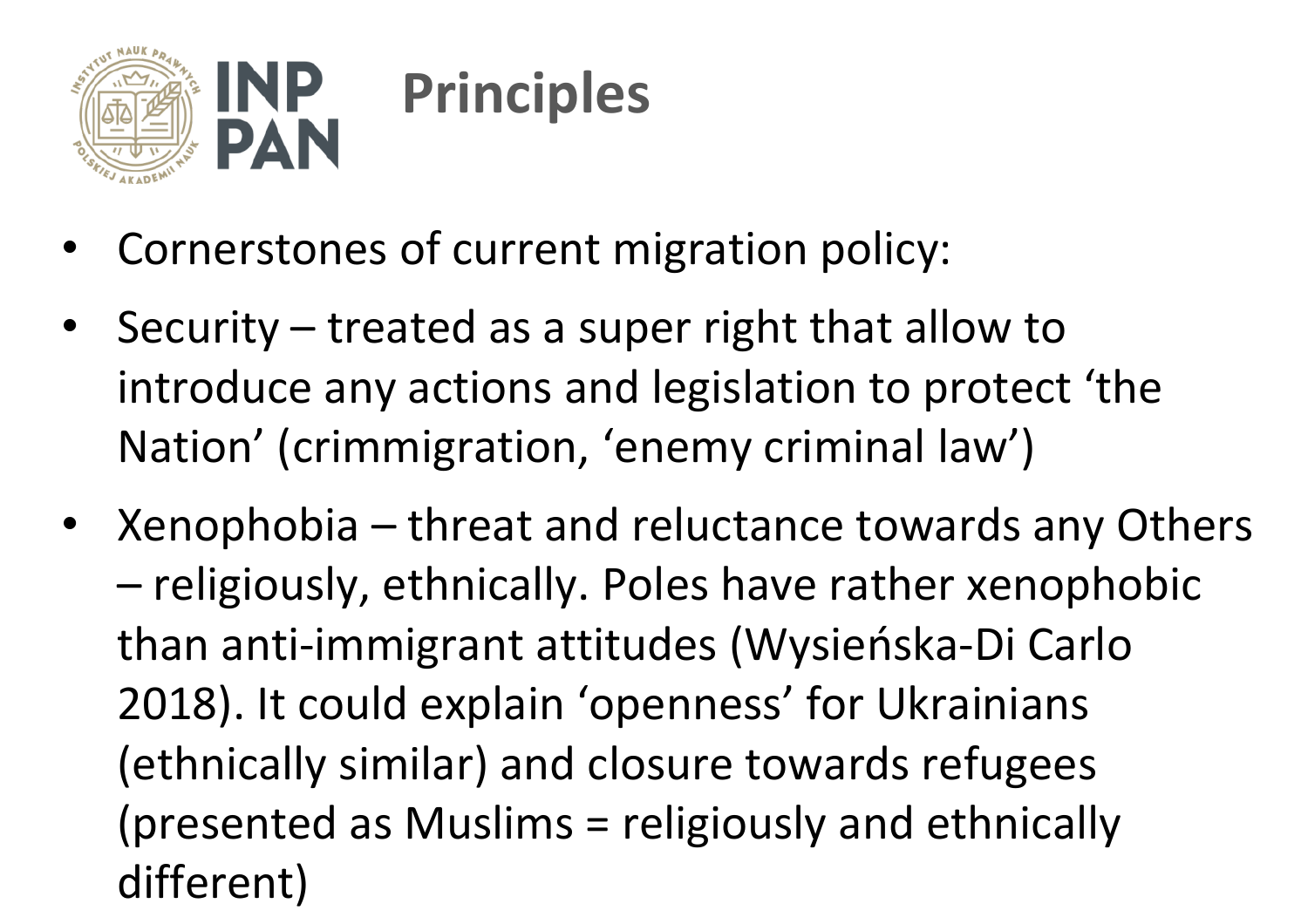

### **Legal answers: Refugees and asylum seekers**

- Act on Antiterrorist Activities of 2016
- Denial of participation in the EU resettlement and relocation schemes
- Expanding possibilities of immigrant detention: detention in shipping containers/barracks;
- Plans of introducing new accelerated asylum procedure (so called border procedure) – obligatory detention, deprival of legal safeguard
- Closure of eastern border illegal practice, but supportive by the government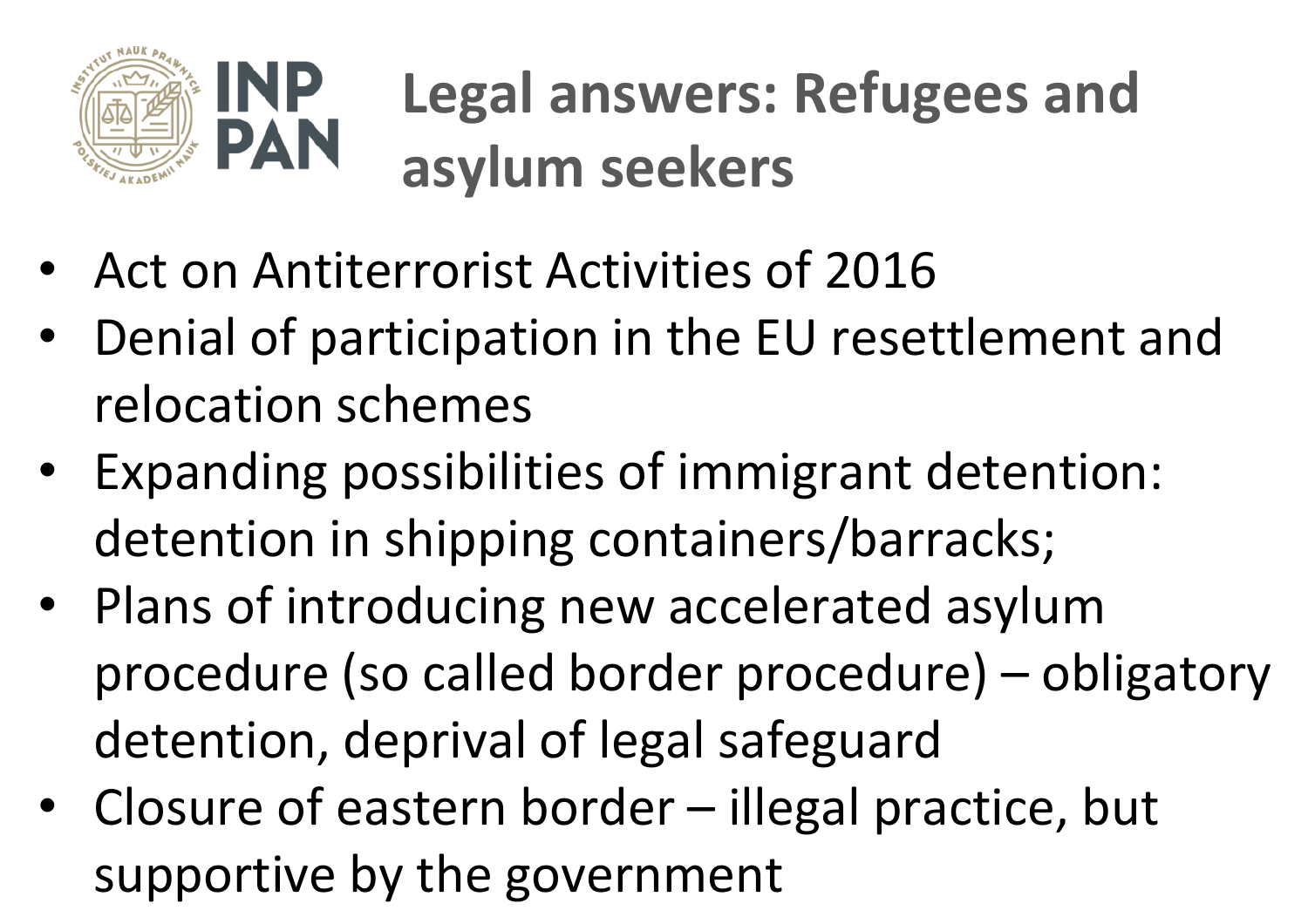

# **Legal answers: Ukrainians**

- Keeping special employment procedure for Ukrainians – called 'declarations on entrusting work to a foreigner'
- Introducing new instrument seasonal work permit
- Introducing in a few regions some mitigation instruments to soften formal requirements while acquiring work permits
- New, tougher policy towards foreigner students introduced in 2019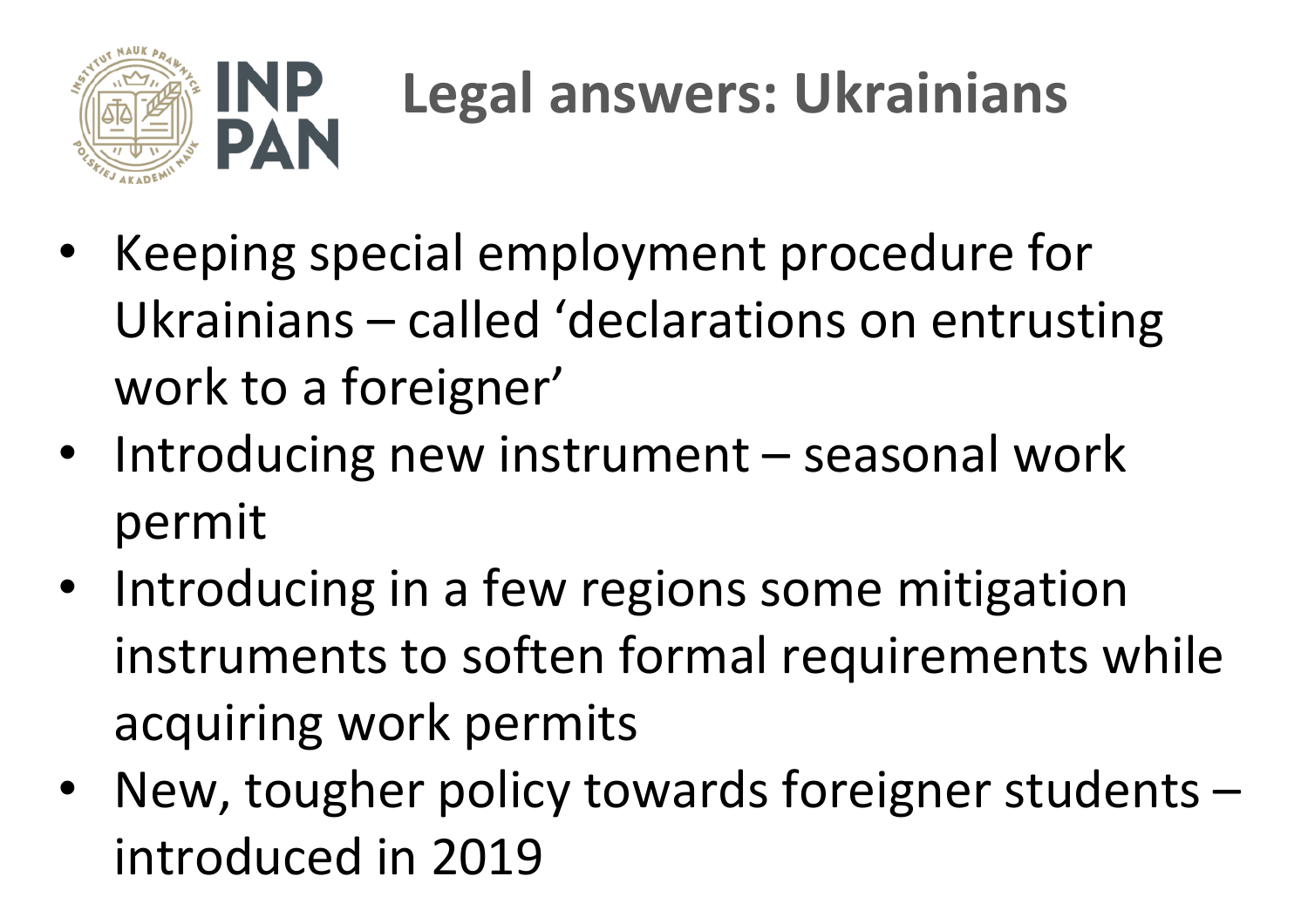

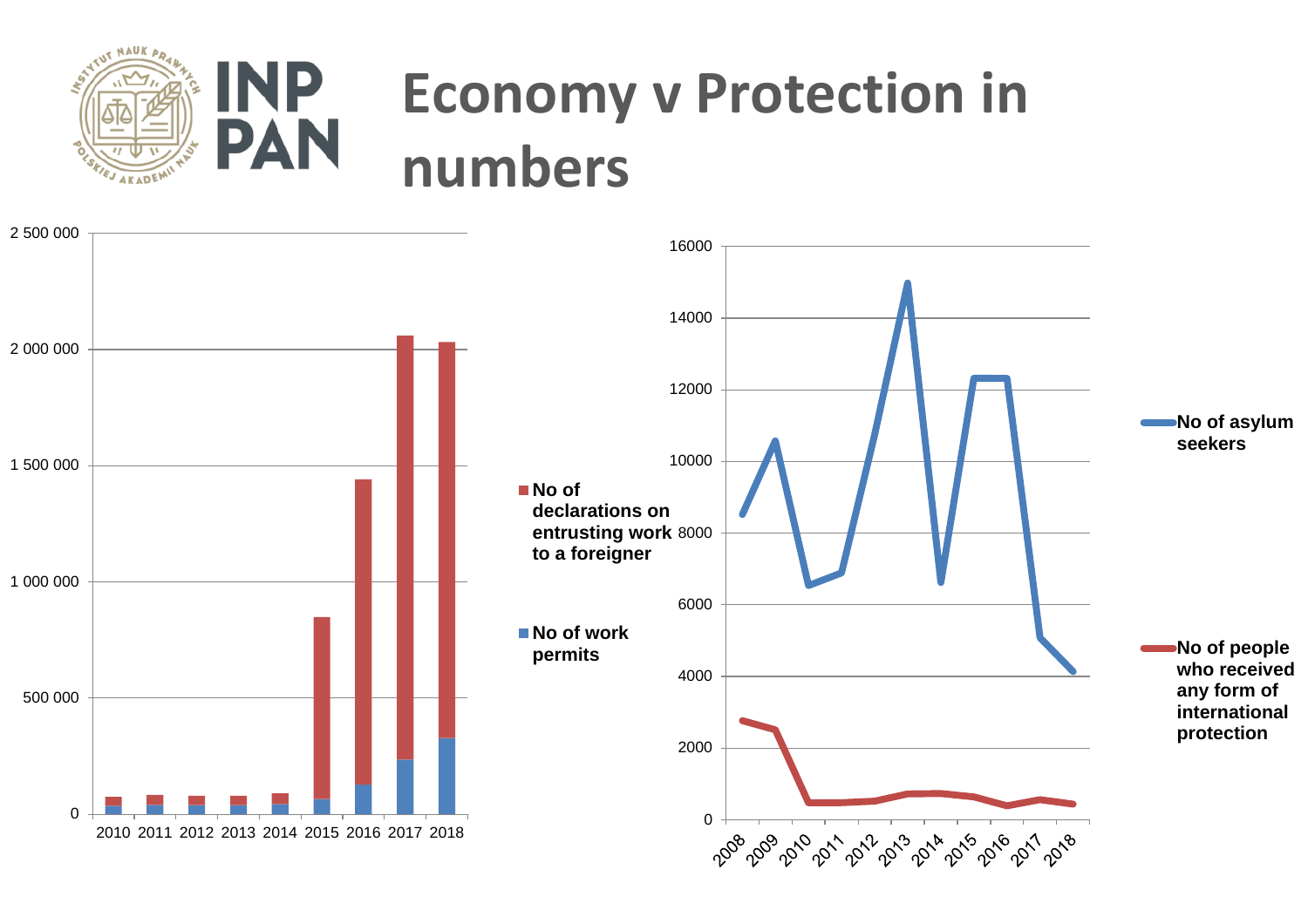

- Process of Othering took place (starting point summer 2015)
- Creation of 'good enemy' (Young 2007): dehumanised, depicted as terrorists against whom the government is obliged (and is granted permission) to introduce any measure to defend 'the Nation'

*the safety factor is extremely important, which is particularly clear in view of the recent terrorist attacks (…) the source of migration in the case of Poland should not be the Middle East area. The natural area is east of our borders –* Jacek Skiba, 2016, deputy minister of internal affairs resposible for migration